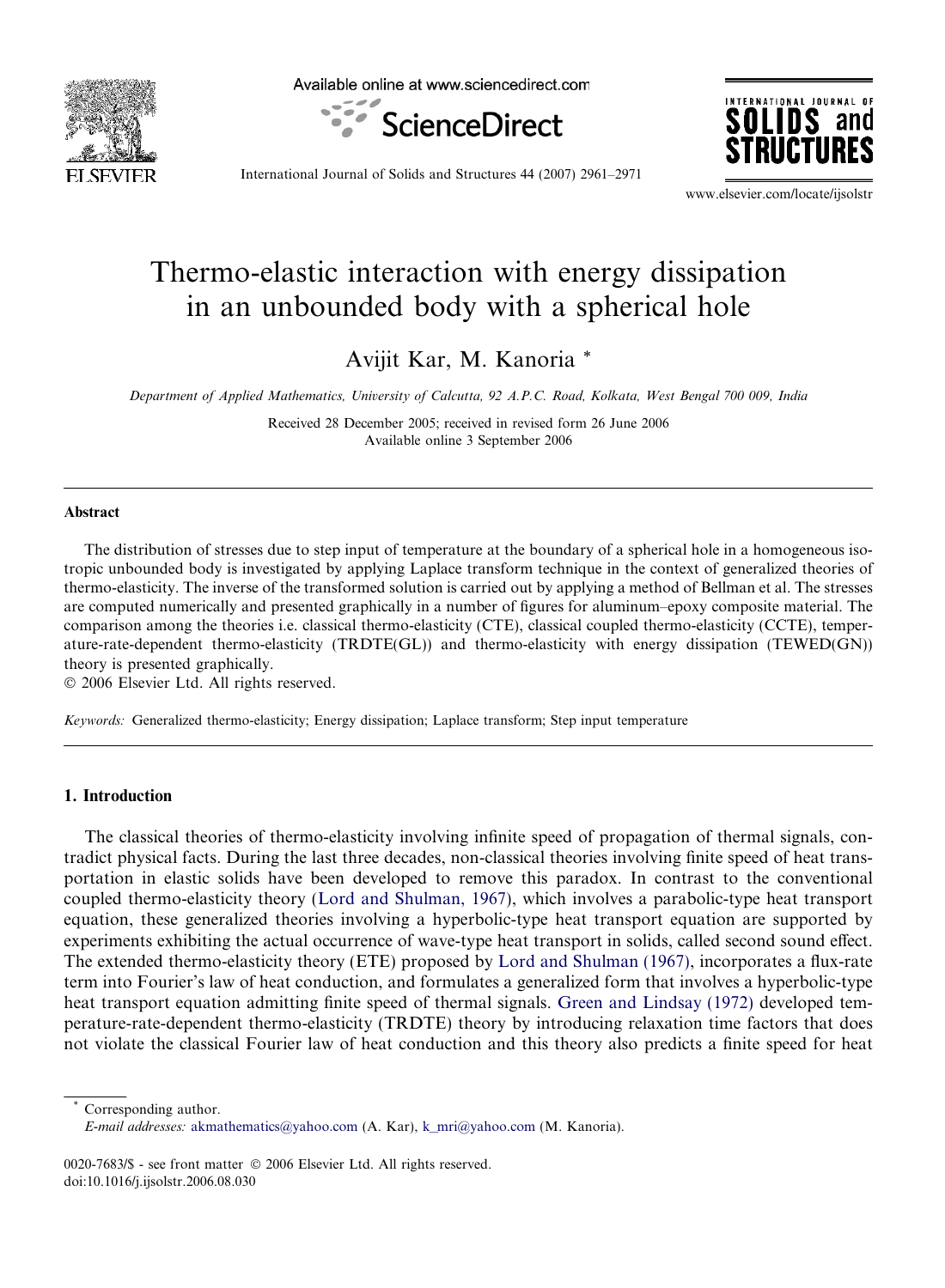propagation. The closed-form solutions for thermo-elastic problems in generalized theory of thermo-elasticity have been obtained by Hetnarski and Ignaczac (1993). Hetnarski and Ignaczac (1994) studied the response of semi-space to a short laser pulse in the context of generalized thermo-elasticity. Sinha and Sinha (1974) and Sinha and Elsibai (1996, 1997) studied the reflections of thermo-elastic waves from the free surface of a solid half-space and at the interface of two semi-infinite media in welded contact in the context of generalized thermo-elasticity. Sharma (1988) investigated the reflection of thermo-elastic waves from the stress-free insulated boundary of a transversely isotropic half-space in the light of the theory developed by Dhaliwal and Singh (1980) in which the theory developed in Lord and Shulman (1967) is extended to anisotropic (transversely isotropic) thermo-elastic materials. Bhatta and Roychoudhury (1983) and Roychoudhuri and Chatterjee (1989) studied thermo-elastic wave propagation in an infinitely extended thin plate following the theory developed in Green and Lindsay (1972) for short-time approximation using Laplace transform technique.

Most engineering materials such as metals possess a relatively high rate of thermal damping and thus are not suitable for use in experiments concerning second sound propagation. But, given the state of recent advances in material science, it may be possible in the foreseeable future to identify (or even manufacture for laboratory purposes) an idealized material for the purpose of studying the propagation of thermal waves at finite speed. The most recent and relevant theoretical developments on the subject are due to Green and Naghdi (1991, 1992, 1993) and provide sufficient basic modifications in the constitutive equations that permit treatment of a much wider class of heat flow problems, labelled as types I, II, III. The natures are of these three types of constitutive equations are such that when the respective theories are linearized, type I is the same as the classical heat equation (based on Fourier's law) whereas the linearized versions of types II and III theories permit propagation of thermal waves at finite speed. The entropy flux vectors in types II and III (i.e. thermoelasticity without energy dissipation (TEWOED) and thermo-elasticity with energy dissipation (TEWED)) models are determined in terms of the potential that also determines stresses. When Fourier conductivity is dominant the temperature equation reduces to classical Fourier law of heat conduction and when the effect of conductivity is negligible the equation has undamped thermal wave solutions without energy dissipation. Several investigations relating to thermo-elasticity without energy dissipation theory (TEWOED) have been presented by Roychoudhuri and Dutta (2005), Sharma and Chouhan (1999), Roychoudhuri and Bandyopadhyay (2004), and Chandrasekharaiah (1996a,b).

The main object of the present paper is to study the thermo-elastic stress distribution in an isotropic homogeneous infinitely extended body containing a spherical hole due to step input of temperature at the boundary of the hole in the context of generalized thermo-elasticity. The Laplace transform technique has been applied. The inversion of Laplace transform is done following Bellman et al. (1966). The results obtained theoretically have been computed numerically and are presented graphically for aluminum–epoxy composite material. A complete and comprehensive analysis and comparison among the different theories (CTE, CCTE, TRDTE(GL), TEWED(GN)) are presented.

## 2. Basic equations and constitutive relations

We consider a homogeneous isotropic infinitely extended thermo-elastic body in an undisturbed state and initially at uniform temperature  $T_0$  containing a spherical hole of radius  $a$ . We use spherical polar co-ordinate  $(r, \theta, \phi)$  with the centre of the spherical hole as the origin.

The stress–strain–temperature relations in the generalized theory of thermo-elasticity are

$$
\tau_{ij} = \lambda \Delta \delta_{ij} + 2\mu e_{ij} - \gamma (T + \delta_{1k} \alpha \dot{T}) \delta_{ij}
$$
\n(1)

and generalized heat conduction equation is

$$
\left(\delta_{1k} + \delta_{2k}\frac{\partial}{\partial t}\right)K\nabla^2 T + \delta_{2k}K^*\nabla^2 T = \rho C_v[\delta_{1k}\dot{T} + (\delta_{1k}\alpha^* + \delta_{2k})\ddot{T}] + \gamma T_0\left(\zeta\delta_{1k} + \delta_{2k}\frac{\partial}{\partial t}\right)\dot{A},\tag{2}
$$

where  $\tau_{ii}$  ( $i = r, \theta$ ) is the stress tensor,  $\Delta$  is the dilatation, T is the temperature increase over the absolute reference temperature  $T_0$ ,  $\gamma = (3\lambda + 2\mu)\alpha_t$ ,  $\lambda$  and  $\mu$  are the Lame's constants,  $\alpha_t$  is the coefficient of linear thermal expansion of the material,  $\alpha$  and  $\alpha^*$  are the relaxation times, *K* is the coefficient of thermal conductivity,  $K^*$  is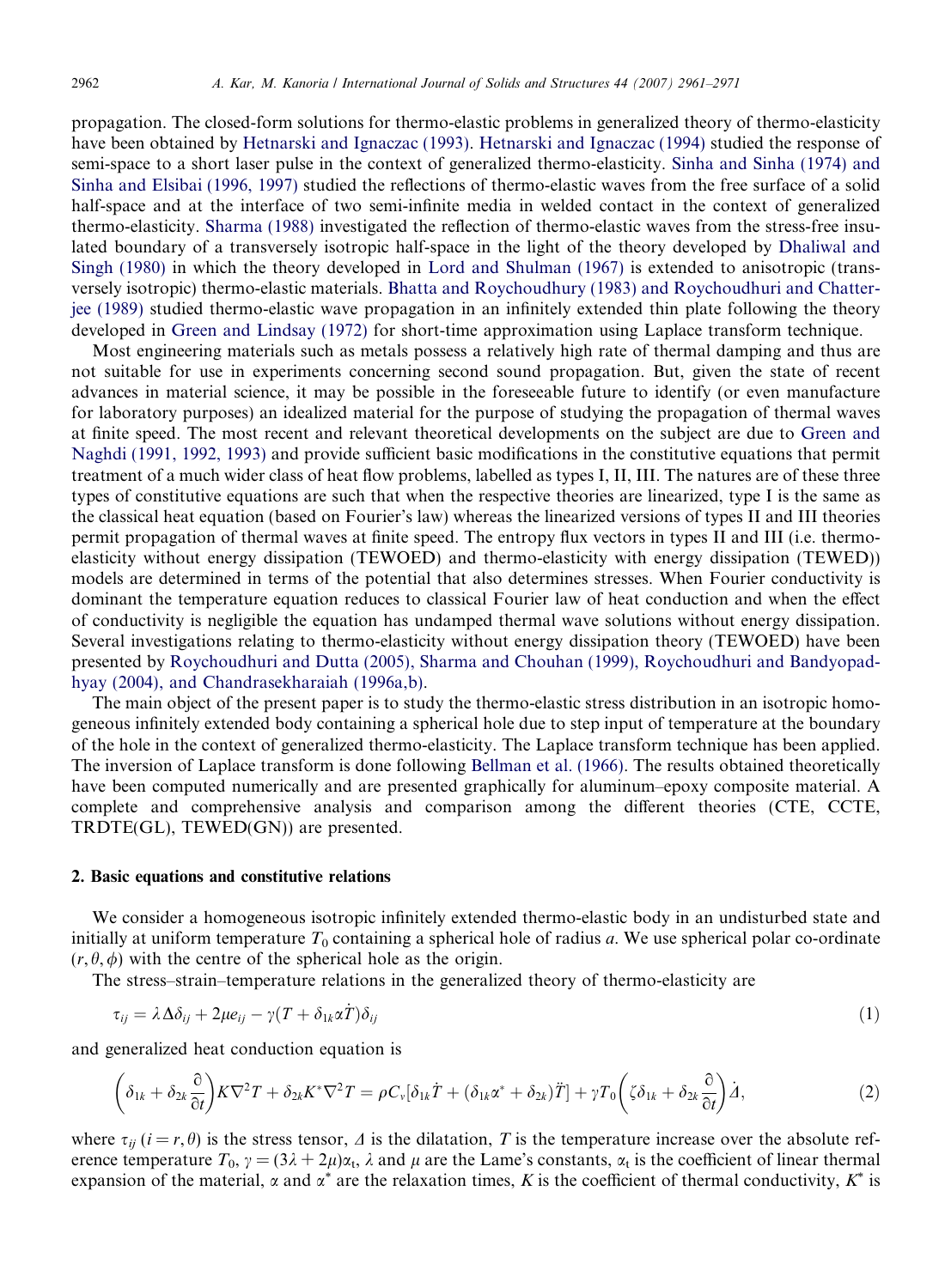the additional material constant,  $\rho$  is the mass density,  $C_v$  is the specific heat of the solid at constant strain,  $\delta_{ij}$ is the Kronecker delta.

In Eqs. (1) and (2):

- (i) if  $\alpha = 0$ ,  $\alpha^* = 0$ ,  $k = 1$ , and  $\zeta = 0$ , then they reduce to the equations of classical theory of thermo-elasticity (CTE);
- (ii) if  $\alpha = 0$ ,  $\alpha^* = 0$ ,  $k = 1$ , and  $\zeta = 1$ , then they reduce to the equations of classical coupled theory of thermoelasticity (CCTE);
- (iii) if  $k = 1$  and  $\zeta = 1$ , then they reduce to the equations of temperature-rate-dependent thermo-elasticity theory (TRDTE);
- (iv) if  $k = 2$ , then they reduce to the equations of thermo-elasticity with energy dissipation (TEWED).

The thermal relaxation times satisfy the inequalities (Green and Lindsay, 1972)

 $\alpha \geqslant \alpha^* > 0$ 

in the case of GL theory.

In the present problem (due to spherical symmetry) the displacement and temperature are assumed to be functions of *r* and time *t* only. If  $\mathbf{u} = [u(r, t), 0, 0]$  be the displacement vector, then

$$
e_{rr} = \frac{\partial u}{\partial r}, \qquad e_{\theta\theta} = e_{\phi\phi} = \frac{u}{r}.
$$

The stress equation of motion in spherical polar co-ordinates is given by

$$
\frac{\partial \tau_{rr}}{\partial r} + \frac{2}{r} (\tau_{rr} - \tau_{\theta\theta}) = \rho \frac{\partial^2 u}{\partial t^2}.
$$
\n(4)

Introducing the following dimensionless quantities

$$
(U, R) = \left(\frac{u}{a}, \frac{r}{a}\right), \quad \Theta = \frac{T}{T_0}, \quad \eta = \frac{Gt}{a},
$$
  

$$
(\sigma_R, \sigma_\theta) = \frac{1}{2\mu} (\tau_{rr}, \tau_{\theta\theta}), \quad G^2 = \frac{\lambda + 2\mu}{\rho},
$$
  

$$
\alpha' = \alpha\omega', \quad \alpha^{*'} = \alpha^*\omega^{*'}, \omega' = \frac{\gamma T_0}{a\rho G}, \quad \omega^{*'} = \frac{G}{a},
$$

Eqs. (1) ,(2) and (4) become in dimensionless forms

$$
\sigma_R = \frac{\partial U}{\partial R} + \frac{\lambda}{2\mu} \left( \frac{\partial U}{\partial R} + \frac{2U}{R} \right) - \frac{\lambda + 2\mu}{2\mu} \left( a_1 \Theta + \delta_{1k} \alpha' \dot{\Theta} \right),\tag{5}
$$

$$
\sigma_{\theta} = \frac{U}{R} + \frac{\lambda}{2\mu} \left( \frac{\partial U}{\partial R} + \frac{2U}{R} \right) - \frac{\lambda + 2\mu}{2\mu} (a_1 \Theta + \delta_{1k} \alpha' \dot{\Theta}), \tag{6}
$$

$$
\left\{\delta_{1k}+\left(\frac{\partial}{\partial\eta}+a_0\right)\delta_{2k}\right\}(D_1D)\Theta=a_3\left(\zeta\delta_{1k}\frac{\partial}{\partial\eta}+\delta_{2k}\frac{\partial^2}{\partial\eta^2}\right)(D_1U)+a_2\left\{\delta_{1k}\frac{\partial\Theta}{\partial\eta}+\left(\alpha^{*'}\delta_{1k}+\delta_{2k}\right)\frac{\partial^2\Theta}{\partial\eta^2}\right\},\tag{7}
$$

and

$$
DD_1U - a_1D\Theta - \delta_{1k}\alpha' \frac{\partial}{\partial \eta}(D\Theta) = \frac{\partial^2 U}{\partial \eta^2},\tag{8}
$$

where  $D = \frac{\partial}{\partial R}$ ,  $D_1 = \frac{\partial}{\partial R} + \frac{2}{R}$  and  $a_0 = \frac{aK^*}{KG}$ ,  $a_1 = \frac{\gamma T_0}{\lambda + 2\mu}$  and  $a_2 = \frac{\rho C_v aG}{K}$  are dimensionless constants. Here  $\frac{a_1 \times a_3}{a_2} = \frac{\gamma^2 T_0}{\rho C_v (\lambda + 2\mu)} = \epsilon$  is the thermo-elastic coupling constant.  $a_2 = \rho_{C_v(\lambda+2\mu)} - c$  is the thermo classic coupling constant.<br>The boundary conditions on the hole  $R = 1$  are given by

$$
\sigma_R = 0 \quad \text{on } R = 1, \quad \eta \ge 0
$$
  

$$
\Theta = \chi H(\eta) \quad \text{on } R = 1, \quad \eta > 0,
$$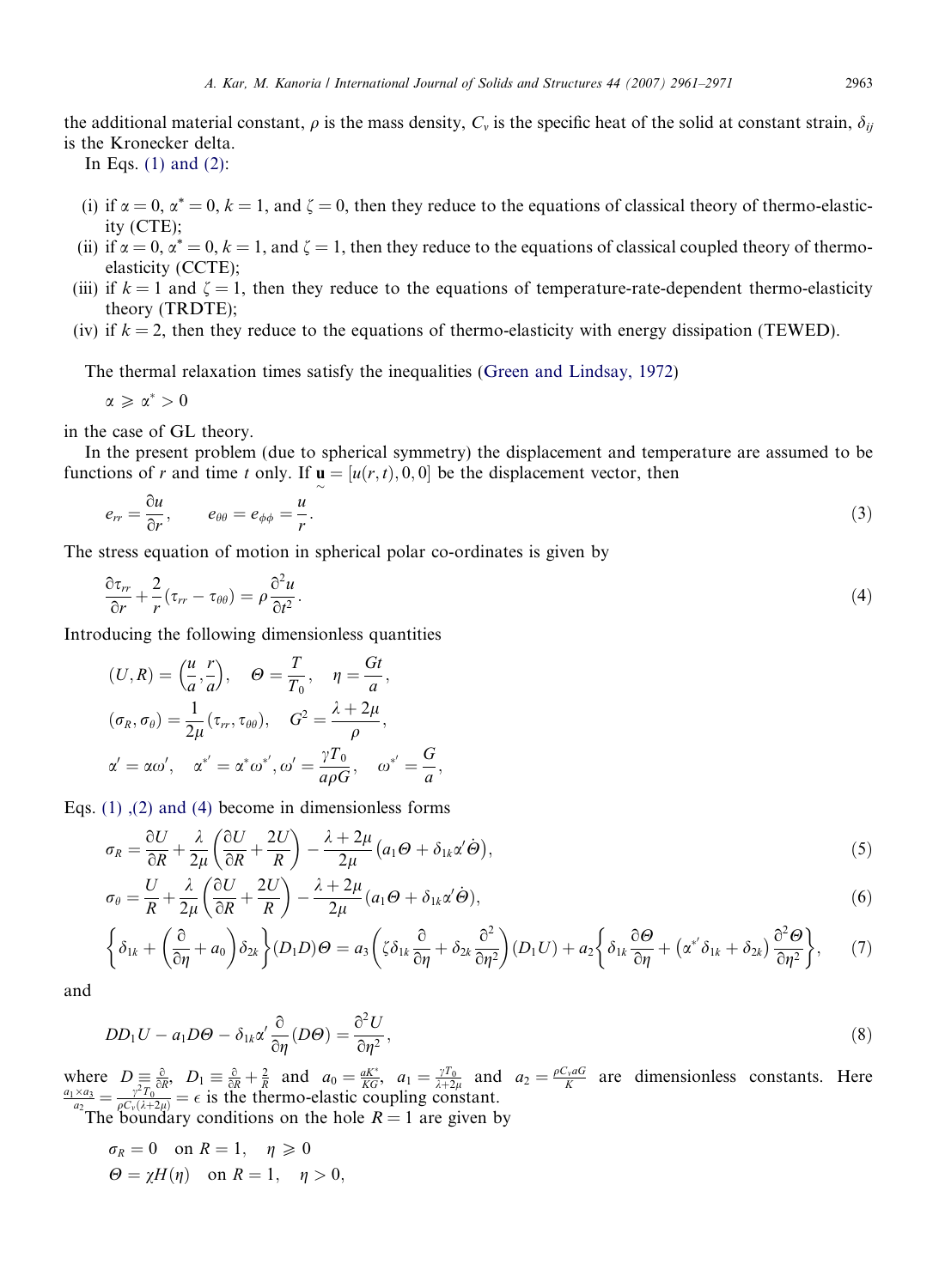where  $\gamma$  is a dimensionless constant and  $H(\eta)$  is the Heaviside unit step function. The above conditions indicate that for time  $\eta \leq 0$  there is no temperature ( $\Theta = 0$ ). A thermal shock is given on the surface of the cavity of the sphere ( $R = 1$ ) immediately after time  $\eta = 0$ . Thermal stresses in the elastic medium due to the application of this thermal shock are calculated. We assume that the medium is at rest and undisturbed initially. The initial and regularity conditions can be written as

$$
U = \Theta = 0 \quad \text{at } \eta = 0, \ R \ge 1, \qquad \frac{\partial U}{\partial \eta} = 0 \quad \text{at } \eta = 0,
$$
  

$$
U = \Theta = 0 \quad \text{when } R \to \infty.
$$

# 3. Method of solution

Let

$$
\{\overline{U}(R,p),\overline{\Theta}(R,p)\}=\int_0^\infty \{U(R,\eta),\Theta(R,\eta)\}e^{-pn}\mathrm{d}\eta
$$

with  $Re(p) > 0$  denotes the Laplace transform of *U* and  $\Theta$  respectively.

On taking Laplace transform, Eqs. (7) and (8) reduce to

$$
[\{\delta_{1k}+(p+a_0)\delta_{2k}\}D_1D-a_2\{(p+\alpha^{\ast\prime}p^2)\delta_{1k}+p^2\delta_{2k}\}]\overline{\Theta}=a_3(p\zeta\delta_{1k}+p^2\delta_{2k})(D_1\overline{U}),
$$
\n(9)

$$
(DD_1 - p^2)\overline{U} = (a_1 + \alpha' p \delta_{1k})(D\overline{\Theta}).
$$
\n(10)

Operating  $D_1D$  in Eq. (9) and using Eq. (10) we get

$$
[L2 - (m12 + m22)L + m12m22]\overline{U} = 0.
$$
\n(11)

Again operating  $DD_1$  in Eq. (10) and using Eq. (9) we get

$$
[M^2 - (m_1^2 + m_2^2)M + m_1^2 m_2^2] \overline{\Theta} = 0,
$$
\n(12)

where  $L \equiv DD_1$  and  $M \equiv D_1D$  and  $m_1^2$  and  $m_2^2$  are the roots of the quadratic in  $m^2$  given by

$$
\{\delta_{1k} + (p+a_0)\delta_{2k}\}m^4 - [(1+\epsilon\zeta)a_2\delta_{1k}p + \{(1+\alpha'\zeta a_3 + \alpha^{*'}a_2)\delta_{1k} + (a_0+a_2+a_1a_3+p)\delta_{2k}\}p^2]m^2 + a_2\{(1+\alpha^{*'}p)\delta_{1k} + p\delta_{2k}\}p^3 = 0
$$
\n(13)

with  $\epsilon = \frac{a_1 a_3}{a_2}$  being the thermo-elastic coupling constant.

As the solutions of Eqs. (11) and (12) we take (Watson, 1980)

$$
\overline{U} = \sum_{i=1,2} A_i K_{3/2}(m_i R) / \sqrt{R}
$$
\n(14)

and

$$
\overline{\Theta} = \sum_{i=1,2} B_i K_{1/2}(m_i R) / \sqrt{R},\tag{15}
$$

where  $K_{1/2}(m_iR)$  and  $K_{3/2}(m_iR)$  are the modified Bessel functions of order 1/2 and 3/2 respectively;  $A_i$  and  $B_i$ are constants independent of *R*.

Therefore substituting the values of  $\overline{U}$  and  $\overline{\Theta}$  in Eq. (10) we get

$$
B_i = \frac{(p^2 - m_i^2)A_i}{(a_1 + \alpha' p \delta_{1k})m_i}, \quad i = 1, 2.
$$
\n(16)

The condition  $\overline{\sigma}_R = 0$  on  $R = 1$  gives

$$
A_1 \left[ -2K_{3/2}(m_1) - \frac{\lambda + 2\mu}{2\mu m_1} p^2 K_{1/2}(m_1) \right] + A_2 \left[ -2K_{3/2}(m_2) - \frac{\lambda + 2\mu}{2\mu m_2} p^2 K_{1/2}(m_2) \right] = 0. \tag{17}
$$

Also  $\overline{\Theta} = \frac{\chi}{p}$  on  $R = 1$  gives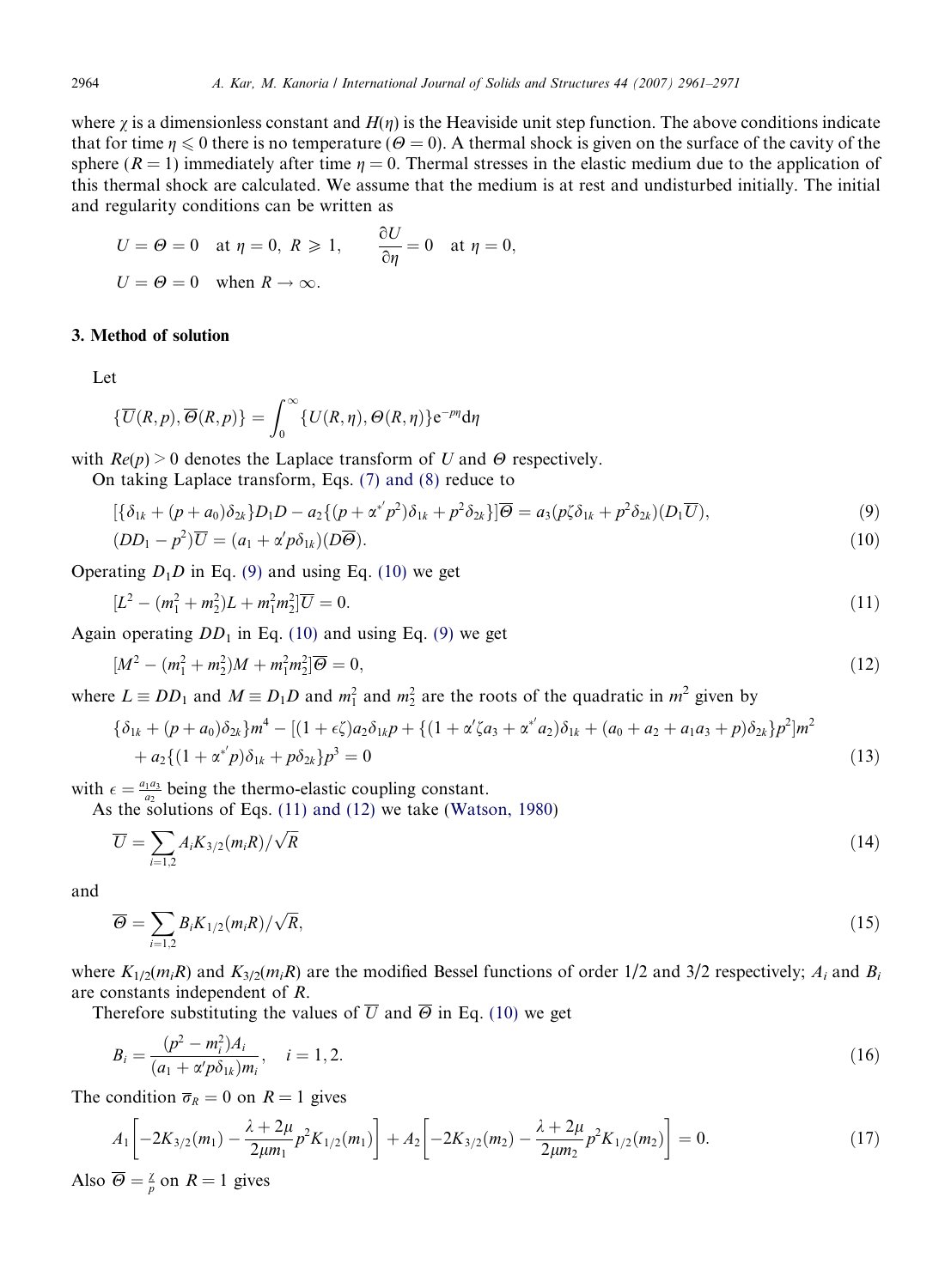*A. Kar, M. Kanoria / International Journal of Solids and Structures 44 (2007) 2961–2971* 2965

$$
A_1 \frac{p^2 - m_1^2}{(a_1 + \alpha' p \delta_{1k}) m_1} K_{1/2}(m_1) + A_2 \frac{p^2 - m_2^2}{(a_1 + \alpha' p \delta_{1k}) m_2} K_{1/2}(m_2) - \frac{\chi}{p} = 0.
$$
\n(18)

From the above relations Eqs. (17), (18) and the recurrence relations (Watson, 1980)

$$
ZK'_{\nu}(Z) = K_{\nu}(Z) - ZK_{\nu+1}(Z), \tag{19}
$$

$$
ZK'_{\nu}(Z) = -\nu K_{\nu}(Z) - ZK_{\nu-1}(Z) \tag{20}
$$

we obtain

$$
A_1 = \chi(a_1 + \delta_{1k}\alpha'p)m_1 \left[ 2m_2K_{3/2}(m_2) + \frac{\lambda + 2\mu}{2\mu} p^2 K_{1/2}(m_2) \right] / 2p
$$
  
 
$$
\times \left[ (p^2 - m_1^2)m_2K_{1/2}(m_1)K_{3/2}(m_2) - (p^2 - m_2^2)m_1K_{1/2}(m_2)K_{3/2}(m_1) \right],
$$
  
\n
$$
A_2 = -\chi(a_1 + \delta_{1k}\alpha'p)m_2 \left[ 2m_1K_{3/2}(m_1) + \frac{\lambda + 2\mu}{2\mu} p^2 K_{1/2}(m_1) \right] / 2p
$$
\n(21)

$$
\times [(p2 - m12)m2K1/2(m1)K3/2(m2) - (p2 - m22)m1K1/2(m2)K3/2(m1)].
$$
\n(22)

Eqs. (21), (22) with Eqs. (16), (14) and (15) constitute the solutions for displacement and temperature fields in the transformed domain and  $\overline{\sigma}_R$  and  $\overline{\sigma}_\theta$  are determined by

$$
\overline{\sigma}_R = \sum_{i=1,2} A_i \left[ -2K_{3/2}(m_i R) - \frac{\lambda + 2\mu}{2\mu m_i} p^2 R K_{1/2}(m_i R) \right] / R^{3/2}, \tag{23}
$$

$$
\overline{\sigma}_{\theta} = \sum_{i=1,2} A_i \left[ K_{3/2}(m_i R) - \frac{\lambda m_i^2 + (\lambda + 2\mu)(p^2 - m_i^2)}{2\mu m_i^2} R K_{1/2}(m_i R) \right] / R^{3/2}.
$$
 (24)

We have from Eq. (13)

$$
m_1^2 + m_2^2 = \frac{p^2 \left[ \delta_{1k} + a_0 \delta_{2k} + a_2 \left\{ (1 + \epsilon) \delta_{2k} + \alpha^{*'} \delta_{1k} \right\} + a_3 \alpha' \zeta \delta_{1k} \right] + a_2 (1 + \epsilon \zeta) p \delta_{1k} + p^3 \delta_{2k}}{\delta_{1k} + (p + a_0) \delta_{2k}},
$$
(25)

$$
m_1^2 m_2^2 = \frac{a_2 \{\delta_{1k} + (\alpha^{*'} \delta_{1k} + \delta_{2k}) p\} p^3}{\delta_{1k} + (p + a_0) \delta_{2k}}.
$$
\n(26)

Then

$$
m_1, m_2 = \frac{\sqrt{p}(\delta_{1k} + \sqrt{p}\delta_{2k})}{2(\delta_{1k} + \sqrt{(p+a_0)}\delta_{2k})} \left(\sqrt{\alpha} \pm \sqrt{\beta}\right),\tag{27}
$$

where

$$
\alpha, \beta = a_0 \delta_{2k} + (1 + \epsilon \zeta) a_2 + \{1 + (\alpha' \zeta a_3 + \alpha^{*'} a_2) \delta_{1k}\} p \pm 2\sqrt{a_2 (p + a_0 \delta_{2k} + \alpha^{*'} p^2 \delta_{1k}}). \tag{28}
$$

# 4. Numerical results and discussions

The solution in the space–time domain is obtained numerically by using Bellman et al. (1966) method for fixed value of the space variable and for  $\eta = \eta_i$ ,  $i = 1(1)7$ , where  $\eta_i$ 's are computed from the roots of the shifted Legendre polynomial of degree 7 (see A). The computations for the state variables are carried out for different values of *R* ( $R \ge 1$ ) and values of  $\eta_i = 0.0257750$ , 0.138382, 0.352509, 0.693147, 1.21376, 2.04612, 3.67119. The material chosen for numerical evaluation is aluminum–epoxy material. The physical data for such material are taken as Sharma and Chouhan (1999)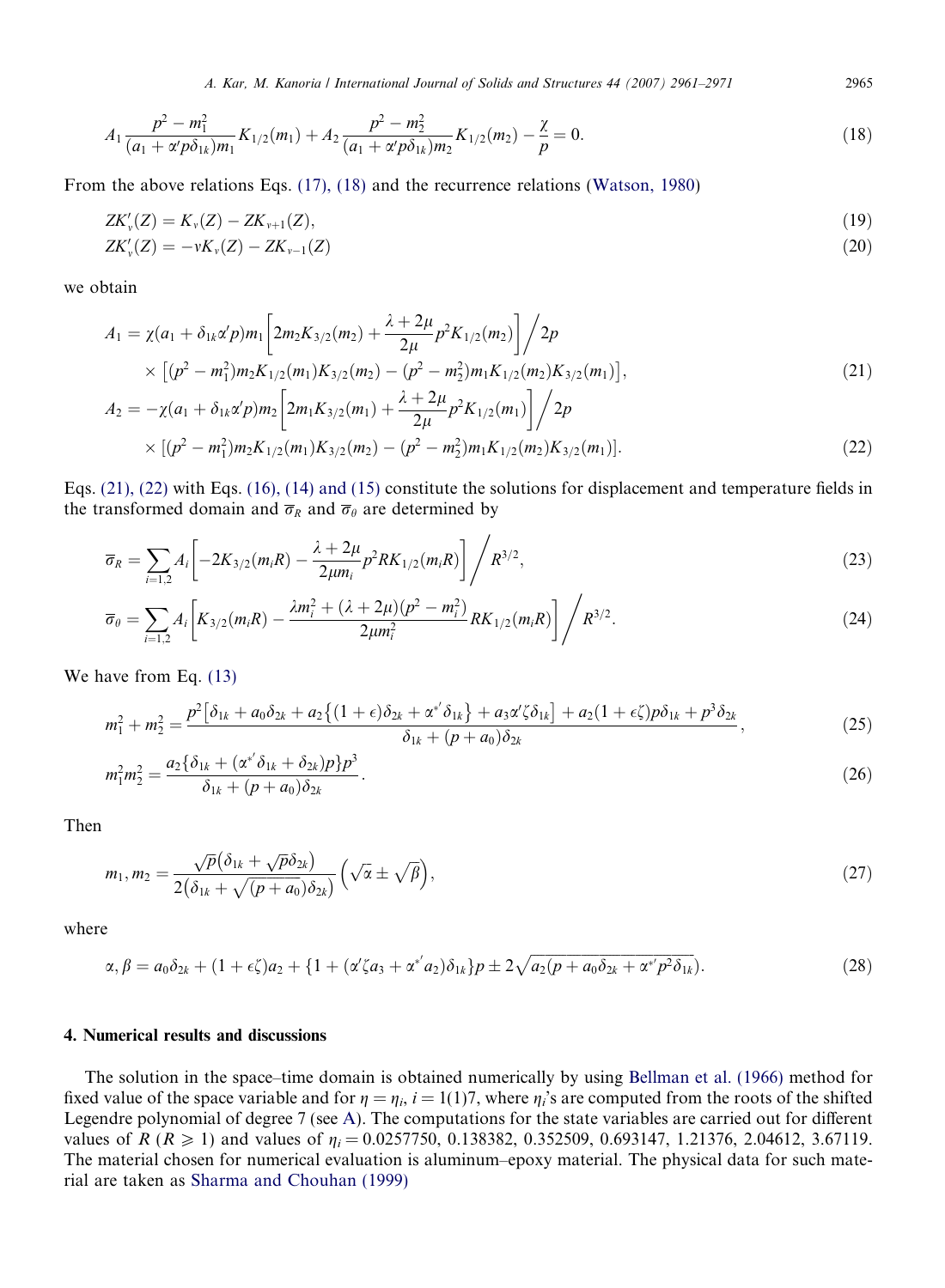$$
\rho = 2.19 \text{ g/cm}^3, \quad \epsilon = 0.073, \quad T_0 = 20 \text{ °C},
$$
  
\n
$$
\lambda = 7.59 \times 10^{11} \text{ dy/cm}^2, \quad \mu = 1.89 \times 10^{11} \text{ dy/cm}^2,
$$
  
\n
$$
C_v = 0.23 \text{ cal/g } ^\circ\text{C}, \quad K = 0.6 \times 10^{-2} \text{ cal/cm } ^\circ\text{C s},
$$
  
\n
$$
\alpha = 0.75 \times 10^{-13} \text{ s}, \quad \alpha^* = 0.5 \times 10^{-13} \text{ s}.
$$

In the case of GN theory  $K^*$  is an additional material constant depending on the material of the composite. For aluminum–epoxy composite material  $K^*$  is taken as  $K^* = \frac{C_v(\lambda+2\mu)}{4}$  (Sharma and Chouhan, 1999).

We now present our results in the form of graphs (Figs. 1–5) to compare the thermal stresses  $\sigma_R$  and  $\sigma_\theta$  in the cases of CTE, CCTE, TRDTE(GL) and TEWED(GN). The magnitudes of the variation of stresses are observed to have large values near the boundary of the hole where the step input of temperature has been applied and then become smaller and smaller with the passage of time and increase of radial distance in each of the theories, which shows the existence of wave fronts. This can also be verified from the expression of  $\overline{\sigma}_R$ given in Eq. (23) involving modified Bessel functions which contain sine and cosine terms. The expression does not involve any singularities in the region under our consideration ( $R \ge 1$ ). Figs. 1a and 1b show the radial stress  $\sigma_R$  and hoop stress  $\sigma_\theta$  respectively against radial distance *R* for fixed time  $\eta = .69$ . It is observed that the magnitudes of stresses are large near the boundary of the hole and approach zero value for  $R \ge 2.2$  (CTE,



Fig. 1a. Non-dimensional radial stress with *R* for  $\eta = .69$ .



Fig. 1b. Non-dimensional hoop stress with *R* for  $\eta = .69$ .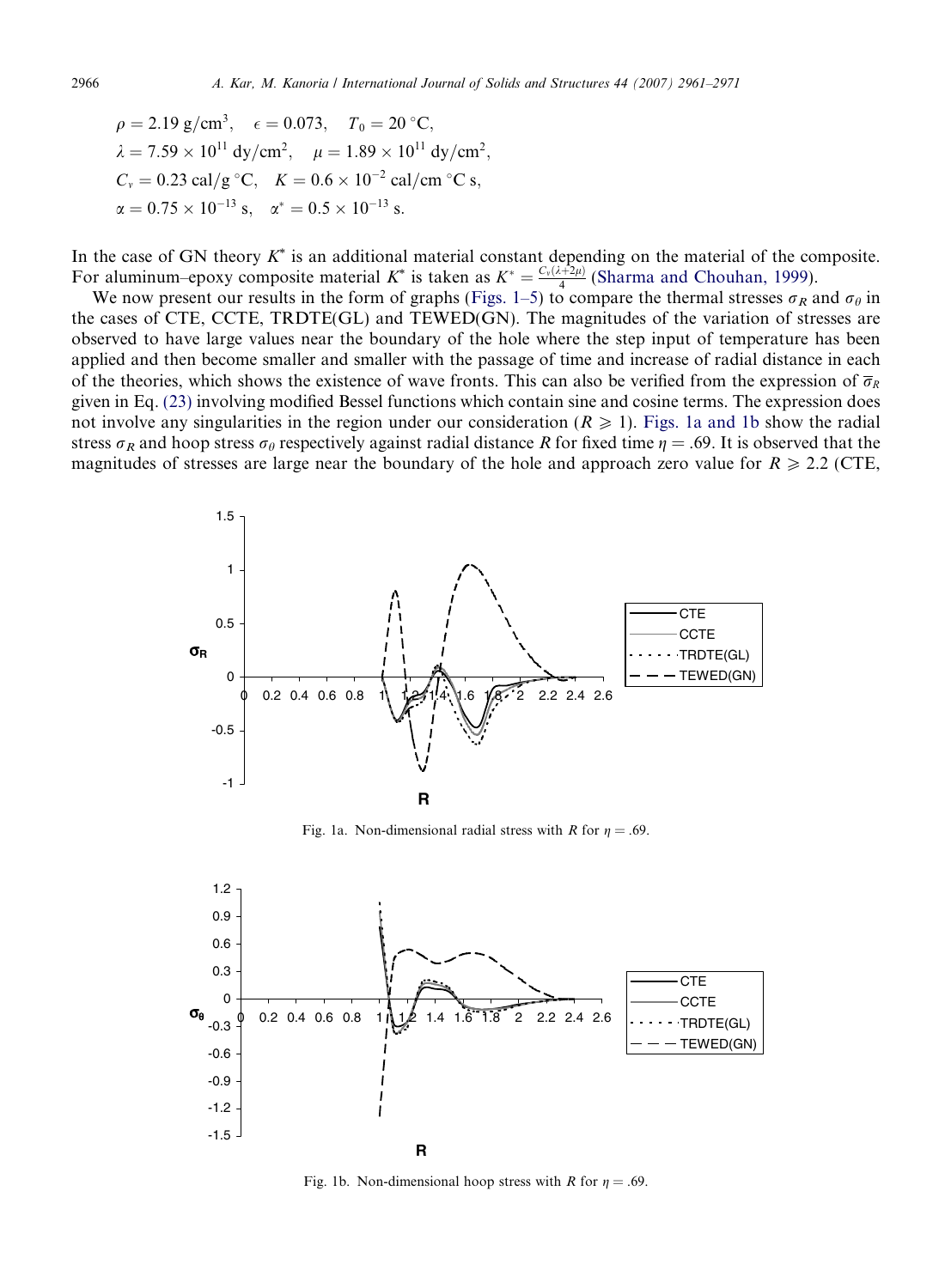

Fig. 2a. Non-dimensional radial stress with  $\eta$  for  $R = 1.3$ .



Fig. 2b. Non-dimensional hoop stress with  $\eta$  for  $R = 1.3$ .

CCTE, TRDTE(GL)) and  $R \ge 2.3$  (TEWED(GN)) for  $\eta = .69$ . This is because the thermal wave front is positioned at  $R = 2.2$  (at the instant  $\eta = .69$ ) for CTE, CCTE, TRDTE(GL) and  $R = 2.3$  (at the instant  $\eta = .69$ ) for TEWED(GN) and beyond this wave front, the disturbance vanishes. This is physically plausible. Figs. 2a and 2b are plotted for radial stress and hoop stress respectively against time  $\eta$  for  $R = 1.3$ . Here we observe that as time increases the magnitudes of thermal stresses decrease. Also it is observed that the magnitudes of the thermo-elastic radial and hoop stress waves are large in the case of TEWED(GN) theory in comparison with the rest of the theories, though we have chosen energy dissipation theory in all cases. For small value of thermal conductivity of aluminum–epoxy material TEWED(GN) model coincides with without energy dissipation model(TEWOED). The boundary conditions on the boundary of the hole are found to be satisfied numerically (Fig. 1a). This is consistent with the theoretical results.

Figs. 3a and 3b depict radial stress  $\sigma_R$  and hoop stress  $\sigma_\theta$  respectively against time for  $R = 1.02$ , i.e. very near to the cavity surface. In all the cases thermal stress distributions are large for small time ( $\eta = .026$ ) which is consistent with the boundary conditions.

Fig. 4 shows the variation of hoop stress on the boundary  $R = 1$ . Here  $\sigma_R = 0$  on  $R = 1$  implies that the body is free to expand or contract along the radial distance. The thermal shock applied at  $\eta > 0$ , will generate some kind of discontinuous effect on the stress distribution in the medium near the inner boundary. But as the inner surface is free, the radial component of the stress will remain unaffected, it will continue to be zero, while  $\sigma_{\theta}$  will be affected by the thermal shock. From Figs. 5a and 5b it is clear that the affects of thermal shock of the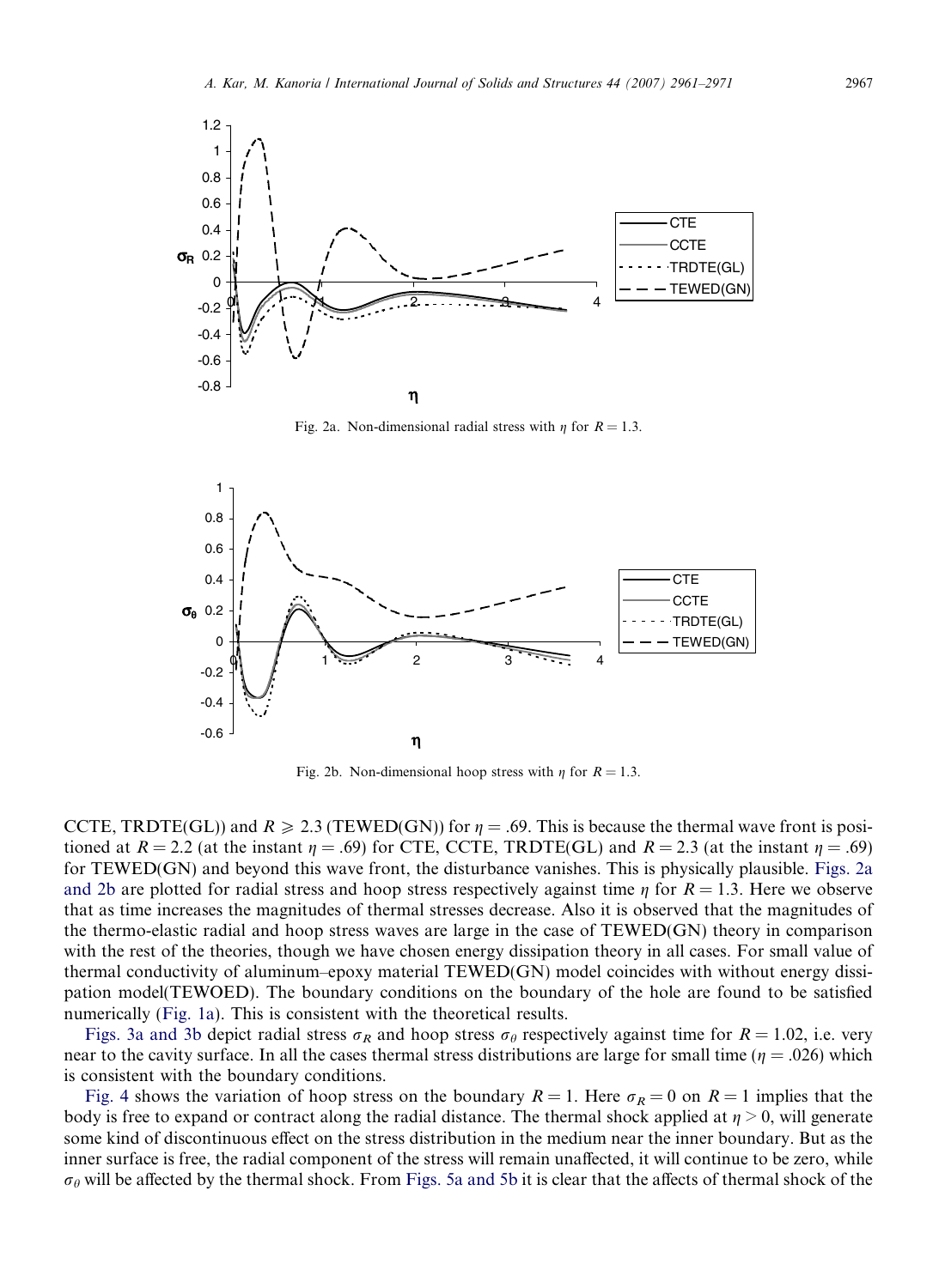

Fig. 3a. Non-dimensional radial stress with  $\eta$  for  $R = 1.02$ .



Fig. 3b. Non-dimensional hoop stress with  $\eta$  for  $R = 1.02$ .



Fig. 4. Non-dimensional hoop stress with  $\eta$  for  $R = 1.0$ .

stress components are very prominent near the cavity surface for small time  $\eta$ . For all above numerical calculations FORTRAN-77 programming Language has been used.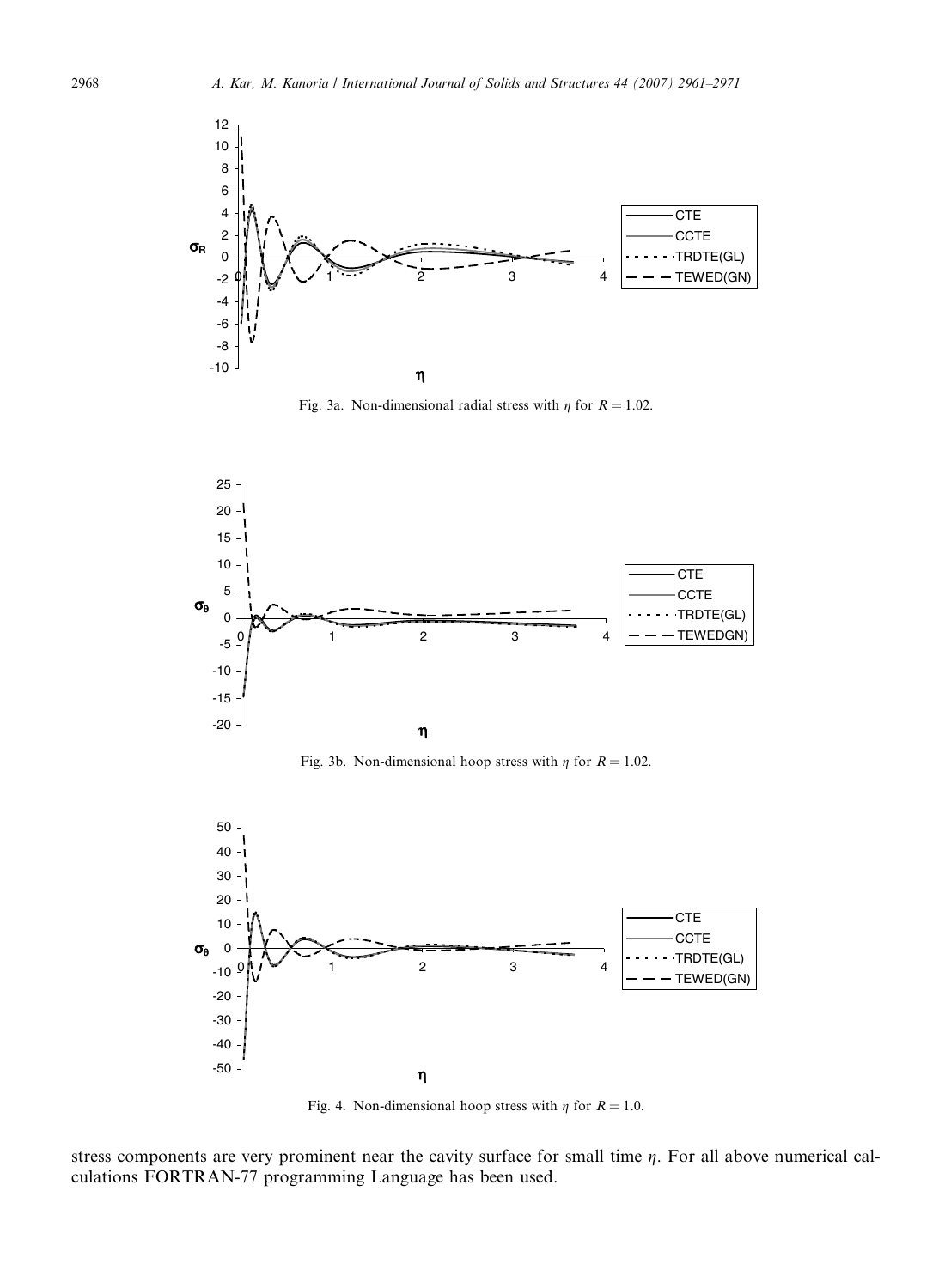

Fig. 5a. Non-dimensional radial stress with *R* for  $\eta = .026$ .



Fig. 5b. Non-dimensional hoop stress with *R* for  $\eta = .026$ .

#### Acknowledgements

We are grateful to Prof. S.C. Bose of the Department of Applied Mathematics, University of Calcutta, for his kind help and guidance in the preparation of the paper. We also express our sincere thanks to the reviewers for their valuable suggestions for the improvement of the paper. Avijit Kar is grateful to the Council of Scientific and Industrial Research (C.S.I.R), New Delhi for the award of a fellowship.

## Appendix A

Let the Laplace transform of  $\sigma_i(R,\eta)$  be given by

$$
\overline{\sigma}_j(R,p) = \int_0^\infty e^{-p\eta} \sigma_j(R,\eta) d\eta.
$$
 (A.1)

We assume that  $\sigma_j(R,\eta)$  is sufficiently smooth to permit the use of the approximate method we apply. Putting  $x = e^{-\eta}$  in Eq. (A.1) we obtain

$$
\overline{\sigma}_j(R,p) = \int_0^1 x^{p-1} g_j(R,x) dx,
$$
\n(A.2)

where

$$
g_j(R,x) = \sigma_j(R, -\log x). \tag{A.3}
$$

Applying the Gaussian quadrature rule to Eq. (A.2) we obtain the approximate relation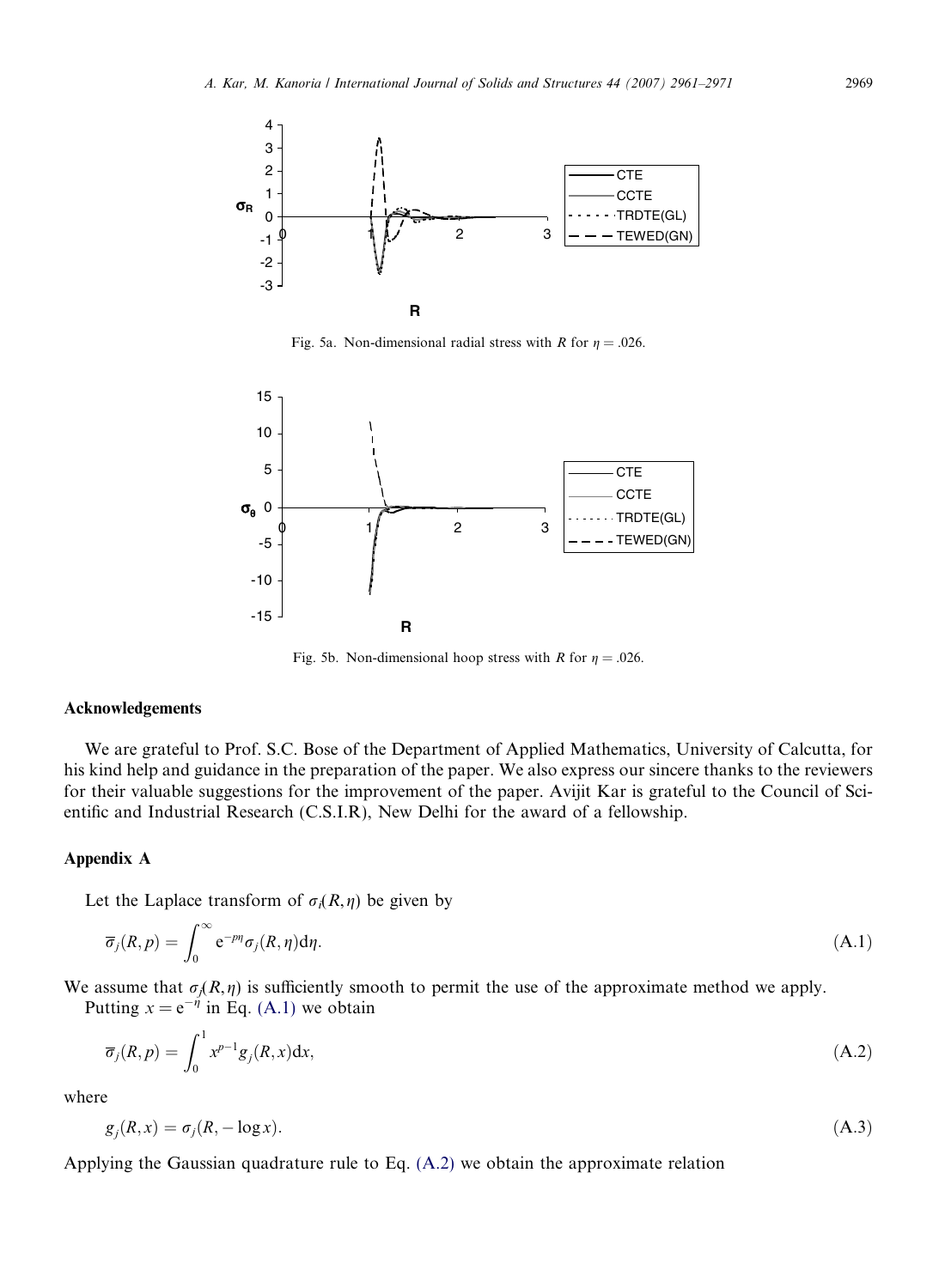$$
\sum_{i=1}^{n} W_i x_i^{p-1} g_j(R, x_i) = \overline{\sigma}_j(R, p), \tag{A.4}
$$

where  $x_i$ 's ( $i = 1, 2, ..., n$ ) are the roots of the shifted Legendre polynomial and  $W_i$ 's ( $i = 1, 2, ..., n$ ) are the corresponding weights (Bellman et al., 1966).

Eq. (A.4) can be written as

$$
W_1g_j(R, x_1) + W_2g_j(R, x_2) + \cdots + W_ng_j(R, x_n) = \overline{\sigma}_j(R, 1)
$$
  
\n
$$
W_1x_1g_j(R, x_1) + W_2x_2g_j(R, x_2) + \cdots + W_nx_ng_j(R, x_n) = \overline{\sigma}_j(R, 2)
$$
  
\n...  
\n
$$
W_1x_1^{n-1}g_j(R, x_1) + W_2x_2^{n-1}g_j(R, x_2) + \cdots + W_nx_n^{n-1}g_j(R, x_n) = \overline{\sigma}_j(R, n)
$$

or

$$
\begin{pmatrix} g_j(R, x_1) \\ g_j(R, x_2) \\ \cdots \\ g_j(R, x_n) \end{pmatrix} = \begin{pmatrix} W_1 & W_2 & \cdots & W_n \\ W_1x_1 & W_2x_2 & \cdots & W_nx_n \\ \vdots & \vdots & \ddots & \vdots \\ W_1x_1^{n-1} & W_2x_2^{n-1} & \cdots & W_nx_n^{n-1} \end{pmatrix}^{-1} \begin{pmatrix} \overline{\sigma}_j(R, 1) \\ \overline{\sigma}_j(R, 2) \\ \vdots \\ \overline{\sigma}_j(R, n) \end{pmatrix}
$$
(A.5)

Hence  $g_j(R, x_1), g_j(R, x_2), \ldots, g_j(R, x_n)$  are known. For  $n = 7$  we have

| Roots of the shifted Legendre polynomial | Corresponding weights |
|------------------------------------------|-----------------------|
| 2.5446043828620886E-2                    | 6.4742483084434816E-2 |
| 1.2923440720030282E-1                    | 1.3985269574463828E-1 |
| 2.9707742431130145E-1                    | 1.9091502525255938E-1 |
| $5.0000000000000000E - 1$                | 2.0897959183673466E-1 |
| 7.0292257568869853E-1                    | 1.9091502525255938E-1 |
| 8.7076559279969706E-1                    | 1.3985269574463828E-1 |
| 9.7455395617137909E-1                    | 6.4742483084434816E-2 |

From equations in (A.5) we can calculate the discrete values of  $g_j(R, x_i)$  i.e.  $\sigma_j(R, \eta_i)$ ; (*i* = 1, 2, ..., 7) and finally using interpolation we obtain the stress components  $\sigma_i(R,\eta)$ ; ( $i = R,\theta$ ).

## **References**

Bellman, R., Kolaba, R.E., Lockette, J.A., 1966. Numerical Inversion of the Laplace Transform. American Elsevier Pub. Co., New York. Bhatta, N., Roychoudhury, S.K., 1983. A coupled thermoelastic problem of an infinitely extended thin plate containing a circular hole. Ind. J. Pure Appl. Math. 14 (1), 85–95.

Chandrasekharaiah, D.S., 1996a. Thermoelastic plane waves without energy dissipation. Mech. Res. Commun. 23, 549–555.

- Chandrasekharaiah, D.S., 1996b. A note on the uniqueness of solution in the linear theory of thermo-elasticity without energy dissipation. J. Elasticity 43, 279–283.
- Dhaliwal, R.S., Singh, A., 1980. Generalized thermoelasticity for anisotropic media. Quart. Appl. Math. 33, 18–30.
- Green, A.E., Lindsay, K.A., 1972. Thermoelasticity. J. Elasticity 2, 1–7.
- Green, A.E., Naghdi, P.M., 1991. A re-examination of the basic postulate of thermo-mechanics. Proc. Roy. Soc. London 432, 171–194. Green, A.E., Naghdi, P.M., 1992. An unbounded heat wave in an elastic solid. J. Therm. Stresses 15, 253–264.

Green, A.E., Naghdi, P.M., 1993. Thermoelasticity without energy dissipation. J. Elasticity 31, 189–208.

Hetnarski, R.B., Ignaczac, J., 1993. Generalized thermoelasticity: closed form solutions. J. Therm. Stresses 16, 473–498.